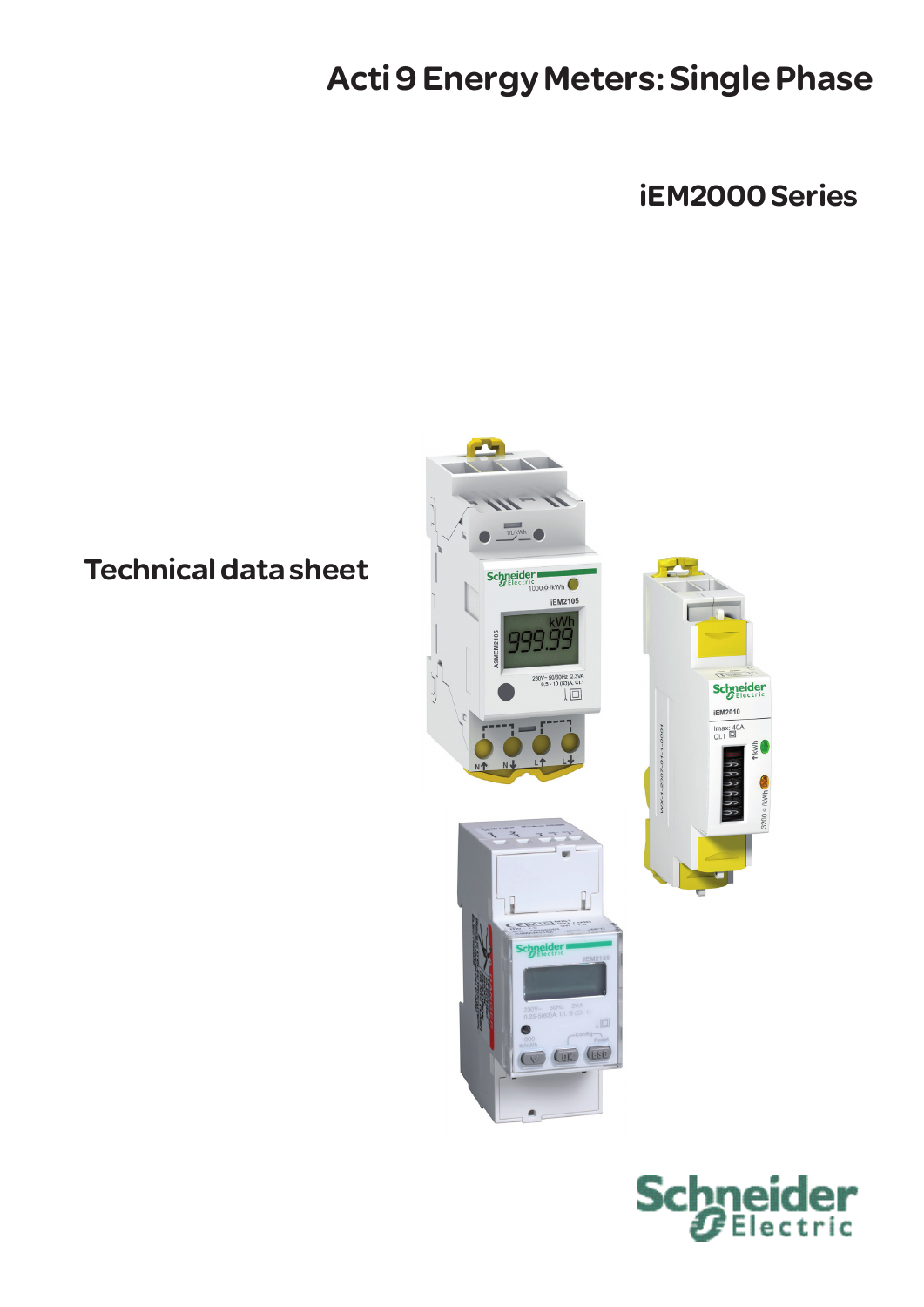## Acti 9 iEM2000 Series Energy Meters

PB110836







The Acti 9 iEM2000 and iEM2100 Series Energy Meters offer a cost-attractive, competitive range of single-phase DIN rail-mounted energy meters ideal for sub-billing and cost allocation applications.

Combined with communication systems, like Smart Link, the Acti 9 iEM2000 Series makes it easy to integrate electrical distribution measurements into customer's energy management systems. It's the right energy meter at the right price for the right job.

Two versions are available: 40 A direct measure (iEM2000 models), and 63 A direct measure (iEM2100 models). Within each set of models, there are different versions to match the specific application, from basic to more advanced:

 $\blacksquare$  iEM2000T: single-phase kilowatt-hour meter without display, with kWh pulse output.

■ iEM2000/iEM2100 single-phase kilowatt-hour meter.

 $\blacksquare$  iEM2010 single-phase kilowatt-hour meter, with partial counter, kWh pulse output, MID certified.

 $\blacksquare$  iEM2105 single-phase kilowatt-hour meter, with kWh pulse output.

■ iEM2110 single-phase kilowatt-hour meter, multi-tariffs with partial counter and current, voltage, power measurement, pulse outputs, MID certified.

 $\blacksquare$  iEM2135 single-phase kilowatt-hour meter, multi-tariffs with partial counter and current, voltage, power measurement. M-Bus communication, MID certified.

 $\blacksquare$  iEM2150 single-phase kilowatt-hour meter with partial counter and current,

voltage, power measurement. Modbus communication.

 $\blacksquare$  iEM2155 single-phase kilowatt-hour meter, multi-tariffs with partial counter and current and voltage, power measurement. Modbus communication, MID certified.

Innovative design makes the meters smart and simple:

- $\blacksquare$  Easy to install for panel builders.
- Easy to commission for contractors and installers.
- $\blacksquare$  Easy to operate for end users.

#### **Applications**

- $\overline{\phantom{a}}$  Cost management applications.
- $\blacksquare$  Bill verification.
- $\blacksquare$  Sub-billing and cost allocation, including two tariffs.

#### **Network management applications.**

Basic electrical parameters like current, voltage and power.

#### **Market segments**

- $\blacksquare$  Buildings & Industry.
- $\blacksquare$  Data centres and networks.
- $\blacksquare$  Infrastructure (airports, road tunnels, telecom).

#### **Characteristics**

- **B** Self-powered meters.
- Compliance with IEC 62053-21, IEC 62053-23, EN50470-3.
- $\blacksquare$  Compact, 1 or 2 module width.
- Onboard Modbus or M-Bus communication.
- $\blacksquare$  Anti-tamper security features ensure the integrity of your data.
- $\blacksquare$  MID compliant (selected models) providing certified accuracy and data security.

| Meter model and description                                                                                            | Current measurement      | Part number |
|------------------------------------------------------------------------------------------------------------------------|--------------------------|-------------|
| iEM2000T basic energy meter, without display                                                                           | Direct connected to 40 A | A9MEM2000T  |
| iEM2000 basic energy meter                                                                                             | Direct connected to 40 A | A9MEM2000   |
| iEM2010 energy meter, kWh pulse output                                                                                 | Direct connected to 40 A | A9MEM2010   |
| iEM2100 basic energy meter                                                                                             | Direct connected to 63 A | A9MEM2100   |
| iEM2105 energy meter, kWh pulse output with partial meter                                                              | Direct connected to 63 A | A9MEM2105   |
| iEM2110 energy meter, kWh and kvarh pulse outputs with two tariffs, four quadrant<br>energy measurement, MID certified | Direct connected to 63 A | A9MEM2110   |
| iEM2135 energy meter, M-Bus communication, four quadrant energy measurement,<br>two tariffs, MID certified             | Direct connected to 63 A | A9MEM2135   |
| iEM2150 energy meter, Modbus communication, four quadrant energy<br>measurement                                        | Direct connected to 63 A | A9MEM2150   |
| iEM2155 energy meter, Modbus communication, four quadrant energy measure-<br>ment, two tariffs, MID certified          | Direct connected to 63 A | A9MEM2155   |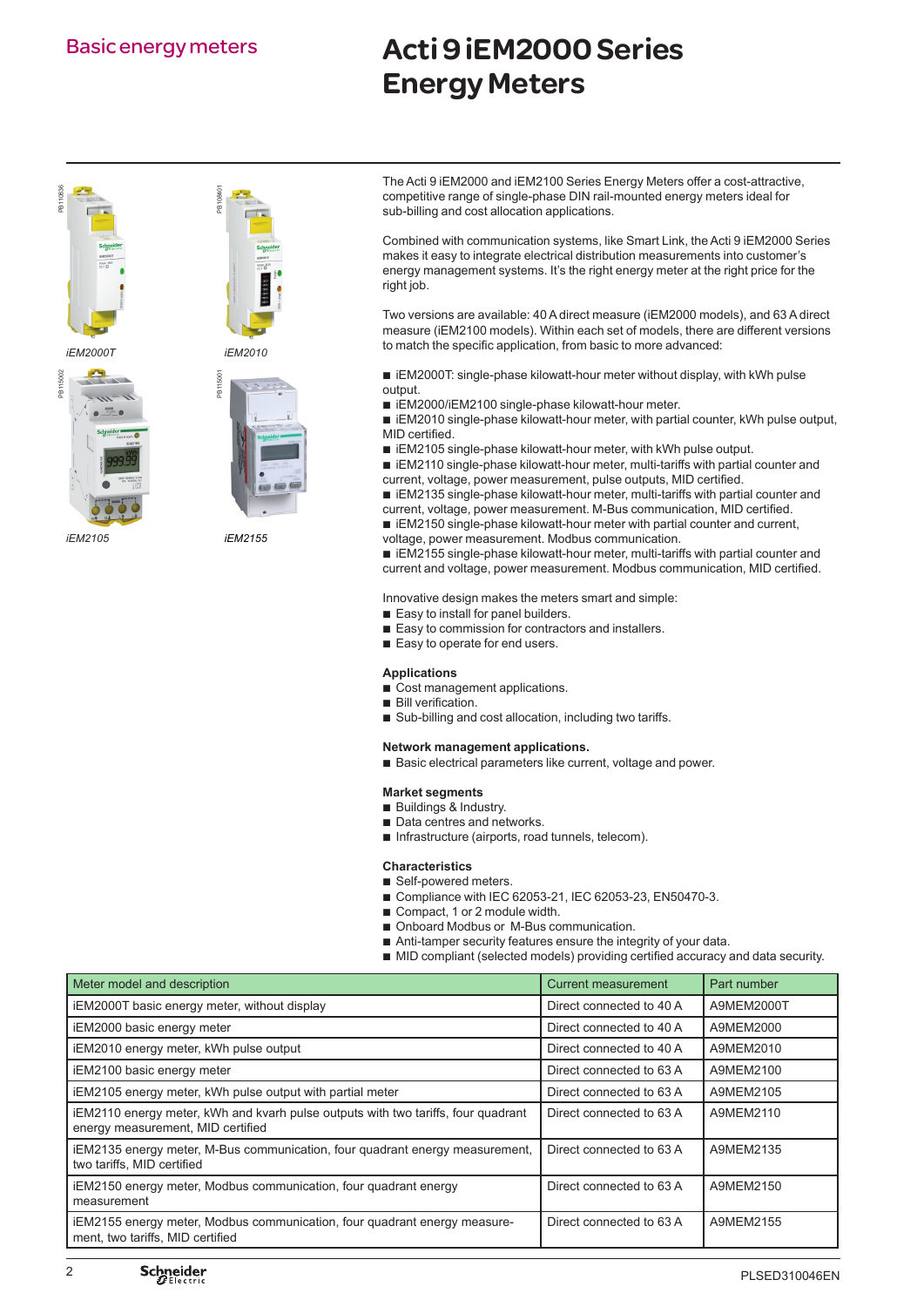## Acti 9 iEM2000 Series Energy Meters

| <b>iEM2000 &amp; iEM2100 technical specifications</b> |                                      |                                                 |                                                 |                           |                                                         |                                                                    |                                                 |                             |                                                 |  |  |
|-------------------------------------------------------|--------------------------------------|-------------------------------------------------|-------------------------------------------------|---------------------------|---------------------------------------------------------|--------------------------------------------------------------------|-------------------------------------------------|-----------------------------|-------------------------------------------------|--|--|
| <b>FUNCTION GUIDE</b>                                 | <b>iEM2000T</b>                      | <b>iEM2000</b>                                  | <b>iEM2010</b>                                  | <b>iEM2100</b>            | <b>iEM2105</b>                                          | <b>iEM2110</b>                                                     | <b>iEM2135</b>                                  | <b>iEM2150</b>              | <b>iEM2155</b>                                  |  |  |
| Direct connection                                     |                                      | Up to 40 A                                      |                                                 |                           |                                                         |                                                                    | Up to 63 A                                      |                             |                                                 |  |  |
| Circuit                                               | 1 phase plus neutral                 |                                                 |                                                 | 1 phase plus neutral      |                                                         |                                                                    |                                                 |                             |                                                 |  |  |
| Width                                                 | 1 x 18 mm module (18 mm)             |                                                 |                                                 | 2 x 18 mm modules (36 mm) |                                                         |                                                                    |                                                 |                             |                                                 |  |  |
| MID compliance                                        |                                      | $\blacksquare$                                  | $\blacksquare$                                  |                           |                                                         | п                                                                  |                                                 |                             | п                                               |  |  |
| Multi-tariff                                          |                                      |                                                 |                                                 |                           |                                                         | 2 tariffs                                                          | 2 tariffs                                       |                             | 2 tariffs                                       |  |  |
| Four quadrant energy<br>measurement                   |                                      |                                                 |                                                 |                           |                                                         | п                                                                  | п                                               | $\blacksquare$              | п                                               |  |  |
| Communication                                         |                                      |                                                 |                                                 |                           |                                                         | M-Bus<br>Modbus                                                    |                                                 |                             |                                                 |  |  |
| Digital input (tariff<br>switching)                   |                                      |                                                 |                                                 |                           |                                                         | $\mathbf{1}$                                                       |                                                 |                             |                                                 |  |  |
| Pulse output for kWh/<br>kvarh                        | $\mathbf{1}$                         |                                                 | $\mathbf{1}$                                    |                           | $\mathbf{1}$                                            | 2                                                                  |                                                 |                             |                                                 |  |  |
| Pulse output operation                                | 100 pulses / kWh (120 ms long)       |                                                 |                                                 |                           | 1 pulse /<br>kWh (200<br>ms long)                       | 1 to 1000<br>pulses /<br>kWh or<br>kvarh (30<br>to 100 ms<br>long) |                                                 |                             |                                                 |  |  |
| Accuracy class: Active<br>Energy                      | Class 1<br>IEC 62053-21              | Class 1<br>IEC 62053-21<br>Class B<br>EN50470-3 | Class 1<br>IEC 62053-21<br>Class B<br>EN50470-3 | Class 1<br>IEC 62053-21   | Class 1<br>IEC 62053-21                                 | Class 1<br>IEC 62053-21<br>Class B<br>EN50470-3                    | Class 1<br>IEC 62053-21<br>Class B<br>EN50470-3 | Class 1<br>IEC 62053-21     | Class 1<br>IEC 62053-21<br>Class B<br>EN50470-3 |  |  |
| Accuracy class: Reac-<br>tive Energy                  |                                      |                                                 |                                                 |                           |                                                         | Class 2 (according to IEC62053-23)                                 |                                                 |                             |                                                 |  |  |
| Display capacity                                      | 999999.9 kWh                         |                                                 |                                                 |                           | 99999 kWh or 999.99<br>999999.99 kWh<br><b>MWh</b>      |                                                                    |                                                 |                             |                                                 |  |  |
| Voltage range (L-N)                                   | 184 to 276 Vac                       |                                                 |                                                 |                           | 92 to 276 Vac<br>184 to 276 Vac                         |                                                                    |                                                 |                             |                                                 |  |  |
| Operating frequency                                   | 50/60 Hz                             |                                                 |                                                 |                           | 50/60 Hz                                                |                                                                    |                                                 |                             |                                                 |  |  |
| Meter constant LED                                    | 3200 flashes per kWh                 |                                                 |                                                 |                           |                                                         | 1000 flashes per kWh                                               |                                                 |                             |                                                 |  |  |
| Wiring capacity (Top)                                 | $4 \text{ mm}^2$                     |                                                 |                                                 |                           | $6 \text{ mm}^2$<br>$4 \text{ mm}^2$                    |                                                                    |                                                 |                             |                                                 |  |  |
| Wiring capacity<br>(Bottom)                           | $10 \text{ mm}^2$                    |                                                 |                                                 |                           | 32 mm <sup>2</sup> (16 mm <sup>2</sup> iEM2100/iEM2105) |                                                                    |                                                 |                             |                                                 |  |  |
| Consumption                                           | $<$ 10 VA                            |                                                 |                                                 | 2.5 VA<br>3 VA            |                                                         |                                                                    |                                                 |                             |                                                 |  |  |
| IP protection                                         | IP40 front panel and IP20 casing     |                                                 |                                                 |                           | IP40 front panel and IP20 casing                        |                                                                    |                                                 |                             |                                                 |  |  |
| Temperature                                           | -10 $^{\circ}$ C to +55 $^{\circ}$ C |                                                 |                                                 |                           | -25 $^{\circ}$ C to +55 $^{\circ}$ C                    |                                                                    |                                                 |                             |                                                 |  |  |
| kWh                                                   | п                                    | $\blacksquare$                                  | п                                               | ш                         | $\blacksquare$                                          | $\blacksquare$                                                     | ш                                               | $\mathcal{L}_{\mathcal{A}}$ | $\blacksquare$                                  |  |  |
| kVARh                                                 |                                      |                                                 |                                                 |                           |                                                         | п                                                                  | ٠                                               | $\mathcal{L}_{\mathcal{A}}$ | $\blacksquare$                                  |  |  |
| Active power                                          |                                      |                                                 |                                                 |                           |                                                         | ш                                                                  | <b>C</b>                                        | $\mathcal{L}_{\mathcal{A}}$ | $\blacksquare$                                  |  |  |
| Reactive power                                        |                                      |                                                 |                                                 |                           |                                                         | п                                                                  | ш                                               | $\blacksquare$              | $\blacksquare$                                  |  |  |
| Power Factor                                          |                                      |                                                 |                                                 |                           |                                                         | ш                                                                  | ш                                               | $\blacksquare$              | $\blacksquare$                                  |  |  |
| Current and voltage                                   |                                      |                                                 |                                                 |                           |                                                         | $\blacksquare$                                                     | п                                               | $\blacksquare$              | п                                               |  |  |
| Frequency                                             |                                      |                                                 |                                                 |                           |                                                         | $\blacksquare$                                                     | $\blacksquare$                                  | $\blacksquare$              | ш                                               |  |  |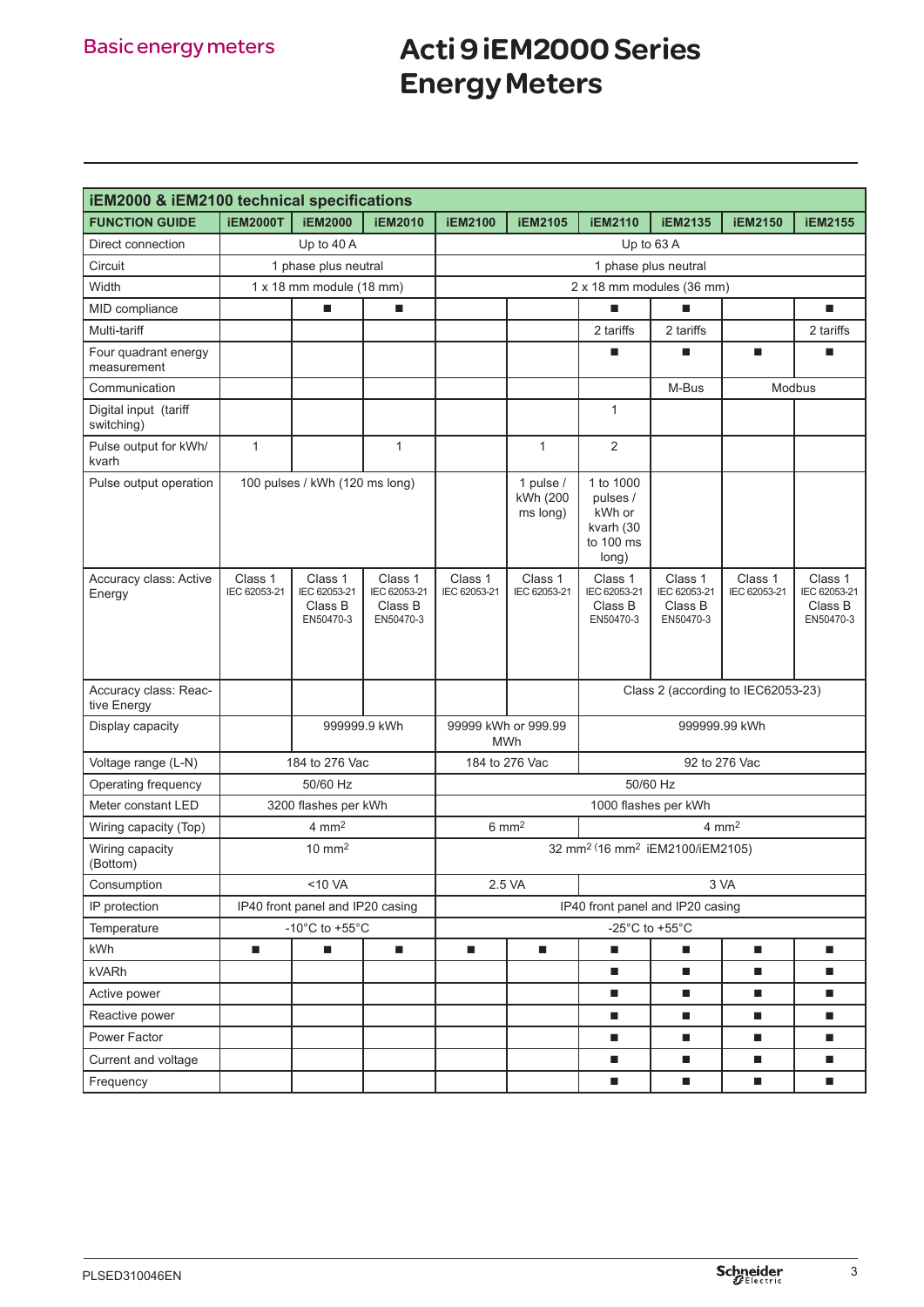## Acti 9 iEM2000 Series Energy Meters

### **iEM2000 dimensions**



### **iEM2100/iEM2105 dimensions**



### **iEM2110/iEM2135/iEM2150/iEM2155 dimensions**



NOTE: See the appropriate product *Installation Guide* for complete instructions.